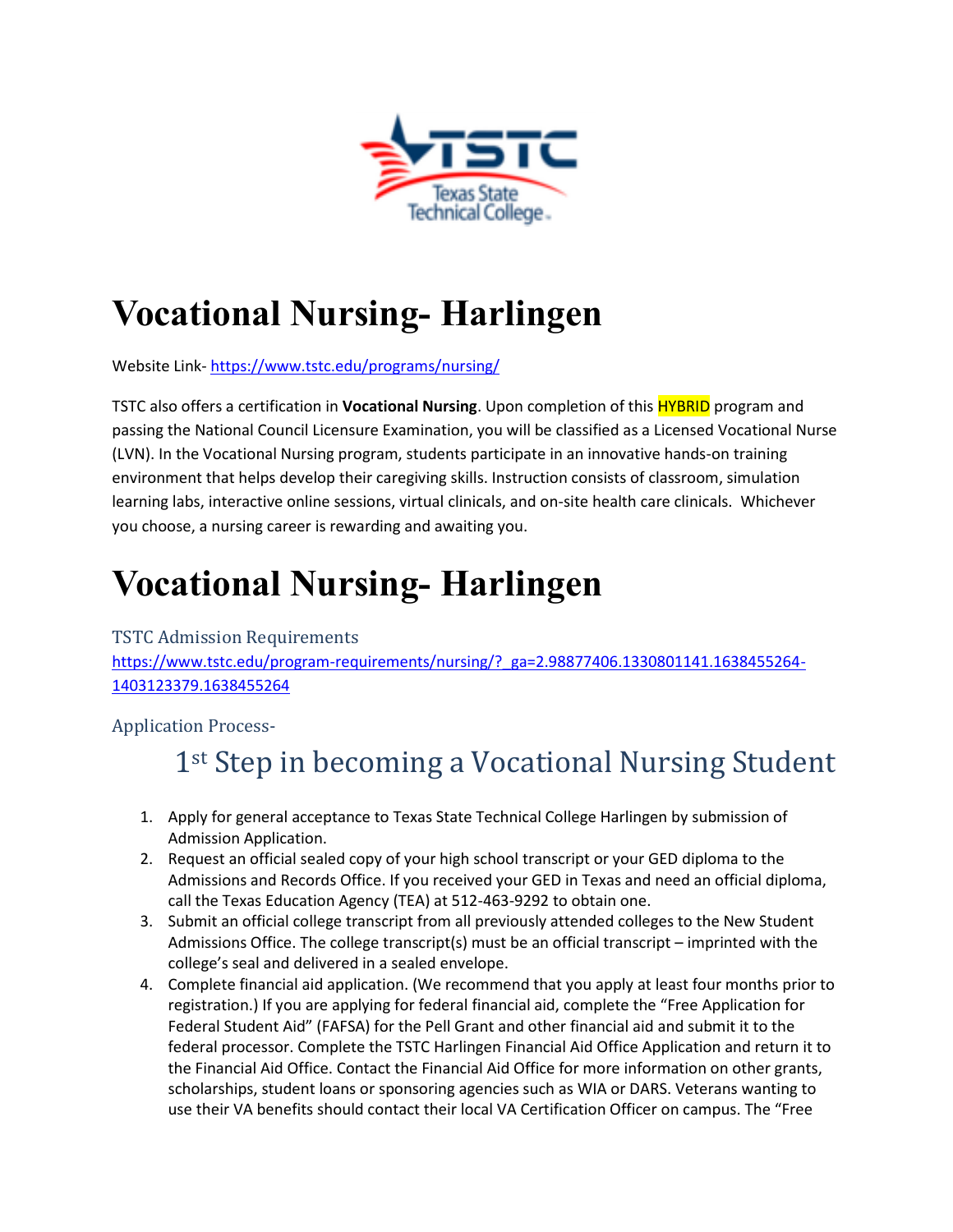Application for Federal Student Aid" can be found at [FAFSA. I](https://studentaid.ed.gov/sa/fafsa)n the Fall 2013 semester, the Texas Success Initiative (TSI) Assessment established new college readiness standards for incoming students. The TSI Assessment is designed to help determine if students are ready for collegelevel coursework in the general areas of reading, writing and math. If the student does not meet testing requirements, the assessment will also help with student placement in courses that will aid in the preparation of student skills for college-level classes. For questions please, call 956- 364-4997 or [see the Financial Aid page.](https://www.tstc.edu/admissions/financial-aid/)

- 5. Contact your Student Enrollment coach advisor Erica Garcia.
	- 1. Erica Garcia 956-364-4522 [erica.garcia@tstc.edu](mailto:erica.garcia@tstc.edu)
- 6. Complete your three pre-requisite courses prior to applying to the program:
	- 1. BIOL 2401-Anatomy and Physiology I or BIOL 2301/ BIOL 2101
	- 2. BIOL 2402-Anatomy and Physiology II or BIOL 2302/ BIOL 2102
	- 3. HPRS 1206 Essentials of Medical Terminology
- 7. *Pre-requisite courses Anatomy and Physiology I & II, must be within 5 years*
- 8. Must pass all academic courses with a "C" or better prior to starting nursing courses; no "Ds" for program of study courses.
- 9. Attend a Vocational Nursing Information Session
- 10. Applicants to the VN Program must take the TEAS (Test of Essential Academic Skills) Entrance Exam, consisting of four sections; reading, math, science and English. Information about the TEAS Study Guide Version 6.0 can be found at [http://www.atitesting.com/ati\\_store/product.aspx?zpid=1175](http://www.atitesting.com/ati_store/product.aspx?zpid=1175) . The composite score will be used within the selection criteria with additional points for GPA and any previous achievements related to nursing education.
- The TEAS is a computerized test available through the TSTC-HARLINGEN Testing Center. Register online by clicking on date link. The total cost is \$90 which includes a test fee of \$65 paid online and a \$25 proctoring fee paid at the Cashier Window. **You must have your receipt from the Business Office, a valid credit card to pay for the exam and a picture ID at the time of the test. TEST CAN ONLY BE TAKEN TWICE PER APPLICATION PROCESS. SEATS ARE LIMITED, REGISTRATION IS REQUIRED.**

TEAS V Minimum scores required to apply to the Vocational Nursing Program are as follows: Math: 50; **Reading: 50; Science: 40; English: 50.**

- 11. The TEAS Exam must be taken through the Testing Center at TSTC on campus or online within one year of current application deadline date.
- 12. GO to TSTC Portal for TEAS Info and dates.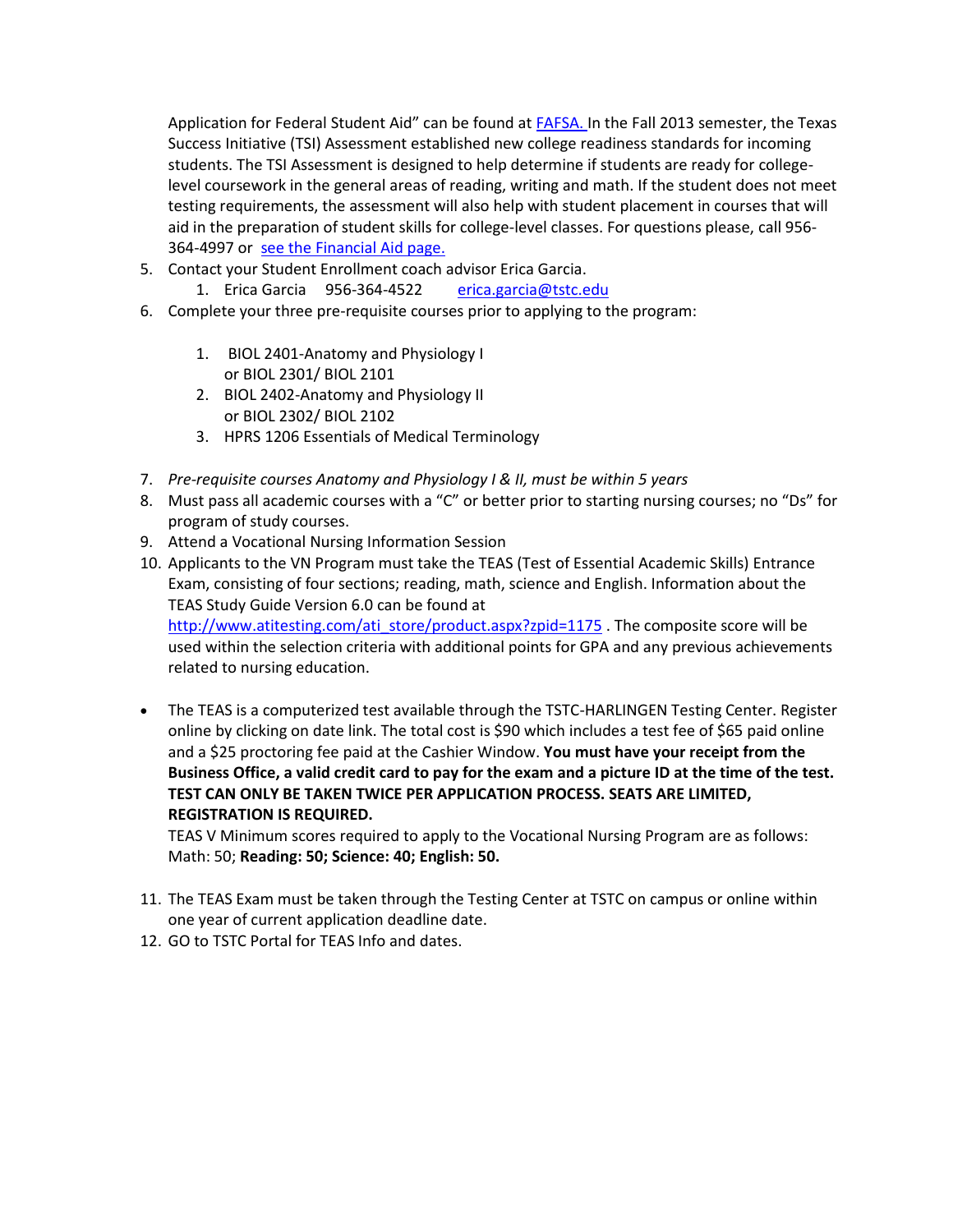## 2nd Step in becoming a Vocational Nursing Student

#### TSTC Vocational Nursing Program Application Requirements

Complete all items as described in step one

13. Print out the Vocational Nursing program Application [https://www.tstc.edu/wp](https://www.tstc.edu/wp-content/uploads/2020/11/VN-App-21-22-w-degree-plan.pdf)[content/uploads/2020/11/VN-App-21-22-w-degree-plan.pdf](https://www.tstc.edu/wp-content/uploads/2020/11/VN-App-21-22-w-degree-plan.pdf)

> Complete application information and obtain all documents as described in the application to be ready to submit online. *\*\*Applicants m***ust submit a complete application packet prior to deadline via online submission** *on or before the application filing deadline. Incomplete packets will not be considered in the selection process. \*\**

- 14. Submit VN Application via the Online portal link before the application deadline as announced per semester (NO LATE APPLICATIONS WILL BE ACCEPTED). [https://dynamicforms.ngwebsolutions.com/Submit/Page?form=ba48bb83-6357-4f79-8a0c-](https://dynamicforms.ngwebsolutions.com/Submit/Page?form=ba48bb83-6357-4f79-8a0c-98537a1070bc§ion=362065&page=313942&token=pW4x517mdsuXHT1f_ZFu0GBgN51UFLaG_yLqZWDceiQ)[98537a1070bc&section=362065&page=313942&token=pW4x517mdsuXHT1f\\_ZFu0GBgN51UFLa](https://dynamicforms.ngwebsolutions.com/Submit/Page?form=ba48bb83-6357-4f79-8a0c-98537a1070bc§ion=362065&page=313942&token=pW4x517mdsuXHT1f_ZFu0GBgN51UFLaG_yLqZWDceiQ) [G\\_yLqZWDceiQ](https://dynamicforms.ngwebsolutions.com/Submit/Page?form=ba48bb83-6357-4f79-8a0c-98537a1070bc§ion=362065&page=313942&token=pW4x517mdsuXHT1f_ZFu0GBgN51UFLaG_yLqZWDceiQ)
- 15. **Applicants will be evaluated on an admission rating scale consisting of TEAS score, GPA, and Prerequisite courses points and other credit as described on your application. The rankings will be submitted to the Admissions Committee for consideration as a component of the total admission criteria.**
- 16. Limited numbers of students are accepted to this program. The admission rating scale and application packet criteria will be used to determine acceptance. All candidates will be notified via email regarding admission status.

## 3rd Step in becoming a Vocational Nursing Student

You have completed step one and two

- 17. You have received an email with a response to your Vocational Nursing application- There are three outcomes- accepted, alternate or denial.
- 18. Students receiving a denial outcome are encourage to reach out to the Program Director Heather Sauceda, RN to review packet and guidance to reapply. 956-364-4762 [hmsauceda@tstc.edu](mailto:hmsauceda@tstc.edu)
- 19. Students receiving an outcome that they are alternates. Students on the alternate list may be admitted if space becomes available and encouraged to complete all step as directed via email.
- 20. Students receiving an outcome of Accepted into the Vocational Nursing program. Follow all instructions as directed in email regarding Letter of Intent, Orientation, and pending documents.
- 21. Eligible applicants will be notified of the date to attend both MANDATORY ORIENTATIONS. Those applicants not attending or arriving late to the orientation will automatically be dropped from consideration.
- 22. Students receiving an accepted outcome are subject to the next steps- Review all
- 23. Criminal background checks are required for students involved directly with clients in clinical facilities and by the Texas Board of Nursing for licensure. To pass the nursing courses involved in this program, you must complete clinical rotations at these sites. If you refuse or for any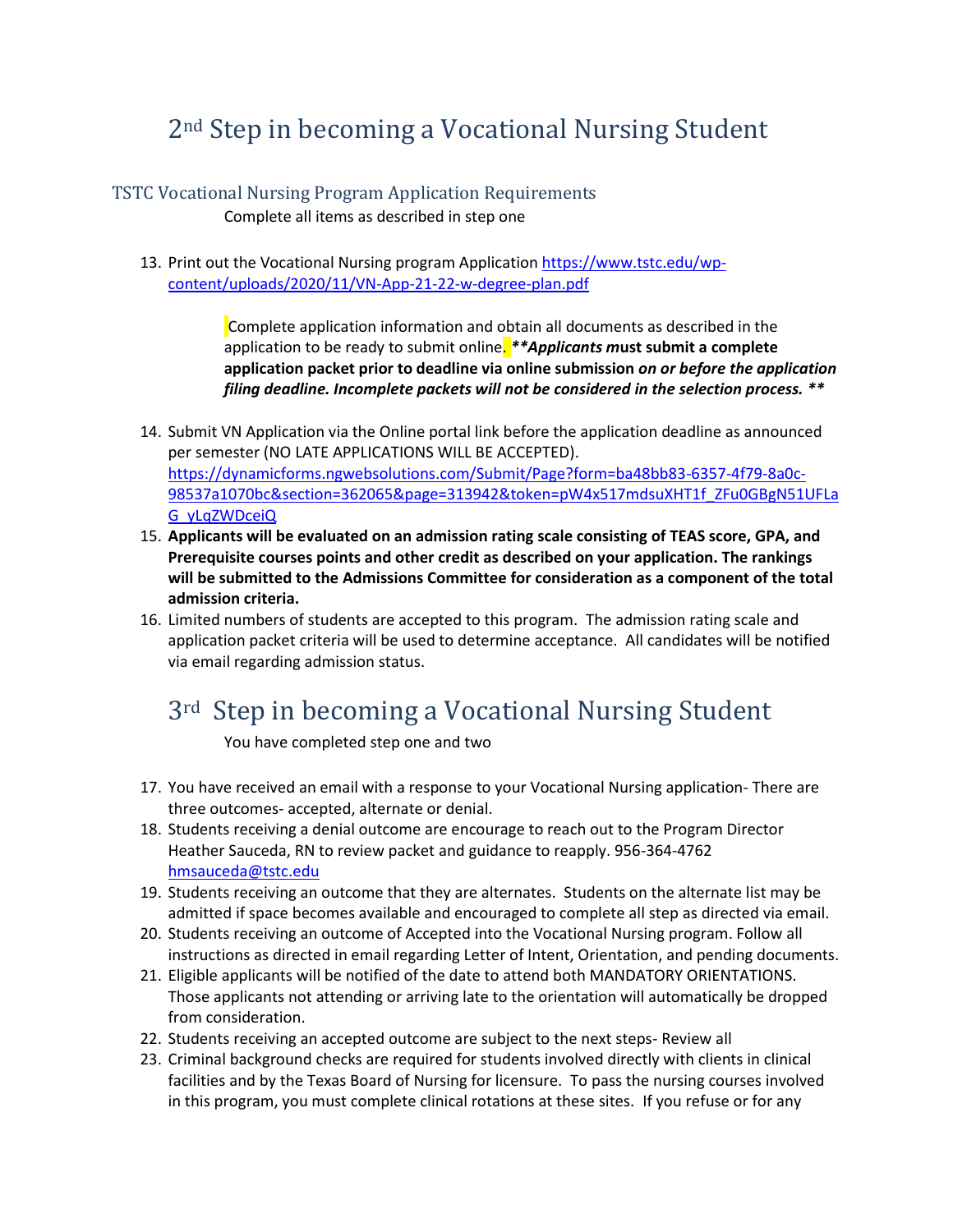reason cannot complete this background check, or as a result of the information gathered in this check, you will be refused access to a clinical facility, thereby ineligible for clinical participation; you will be dismissed from the program due to inability to meet clinical objectives. Information on the procedure for obtaining a CBC and fingerprinting will be given to the accepted students. This information will be sent via email. Must use a valid email address that you have access to. This will be used to submit your information to the Texas Board of Nursing.

- 24. **DO NOT COMPLETE A BACKGROUND CHECK PRIOR TO ACCEPTANCE TO THE PROGRAM.**
- 25. The selected applicants will be admitted pending proof of physical and mental health on a physical examination taken and completed by the beginning of the program. Immunizations required by TSTC and Clinical facilities **must be current** and the Hepatitis B series must be completed by the beginning of the program.
- 26. **Clinical Vaccination Requirements-** CMS Omnibus COVID-19 Health Care Staff Vaccination Rule-The Centers for Medicare & Medicaid Services (CMS), HHS have revised the requirements that establish COVID-19 vaccination requirements for staff and caregivers at the included Medicareand Medicaid- certified providers and suppliers. This mandate, which has been upheld by the Supreme Court of the United States will impact the majority of our Clinical Sites available to our students for experiential learning.

Therefore, our students will be directly impacted by the rule and will be required by those clinical partners certified to receive Medicare- and Medicaid- reimbursements to be vaccinated as all of their staff will also be required to meet this expectation. Each entity will apply allowed exemptions to this requirement as they see fit. Additionally, sites not receiving Medicare- and Medicaid- may choose to mandate vaccinations in an effort to maintain continuity in Health Care and protect patients and caregivers.

Exemptions will not be determined by TSTC, each clinical site will establish their policy and expectation as relates to exemptions as well as approval or denial, and we will ensure the process is followed and documented in the students record.

TSTC will meet the requirement of ensuring all students at attendance at clinical meet the requirements to attend clinical as determined by each site in compliance with their entities internal policies and CMS as it applies.

TSTC as an entity does not fall under the requirement of CMS and will only work to ensure students enrolled in programs with off campus clinical requirements for experiential learning are compliant with all expectations. If a program does not have an alternative option for completion of clinical requirements and experiential learning the student will not be eligible for acceptance into the program.

27. Criminal background checks are required for students involved directly with clients in clinical facilities and by the Texas Board of Nursing for licensure. To pass the nursing courses involved in this program, you must complete clinical rotations at these sites. If you refuse or for any reason cannot complete this background check, or as a result of the information gathered in this check, you will be refused access to a clinical facility, thereby ineligible for clinical participation; you will be dismissed from the program due to inability to meet clinical objectives. Information on the procedure for obtaining a CBC and fingerprinting will be given to the accepted students. This information will be sent via email. Must use a valid email address that you have access to. This will be used to submit your information to the Texas Board of Nursing.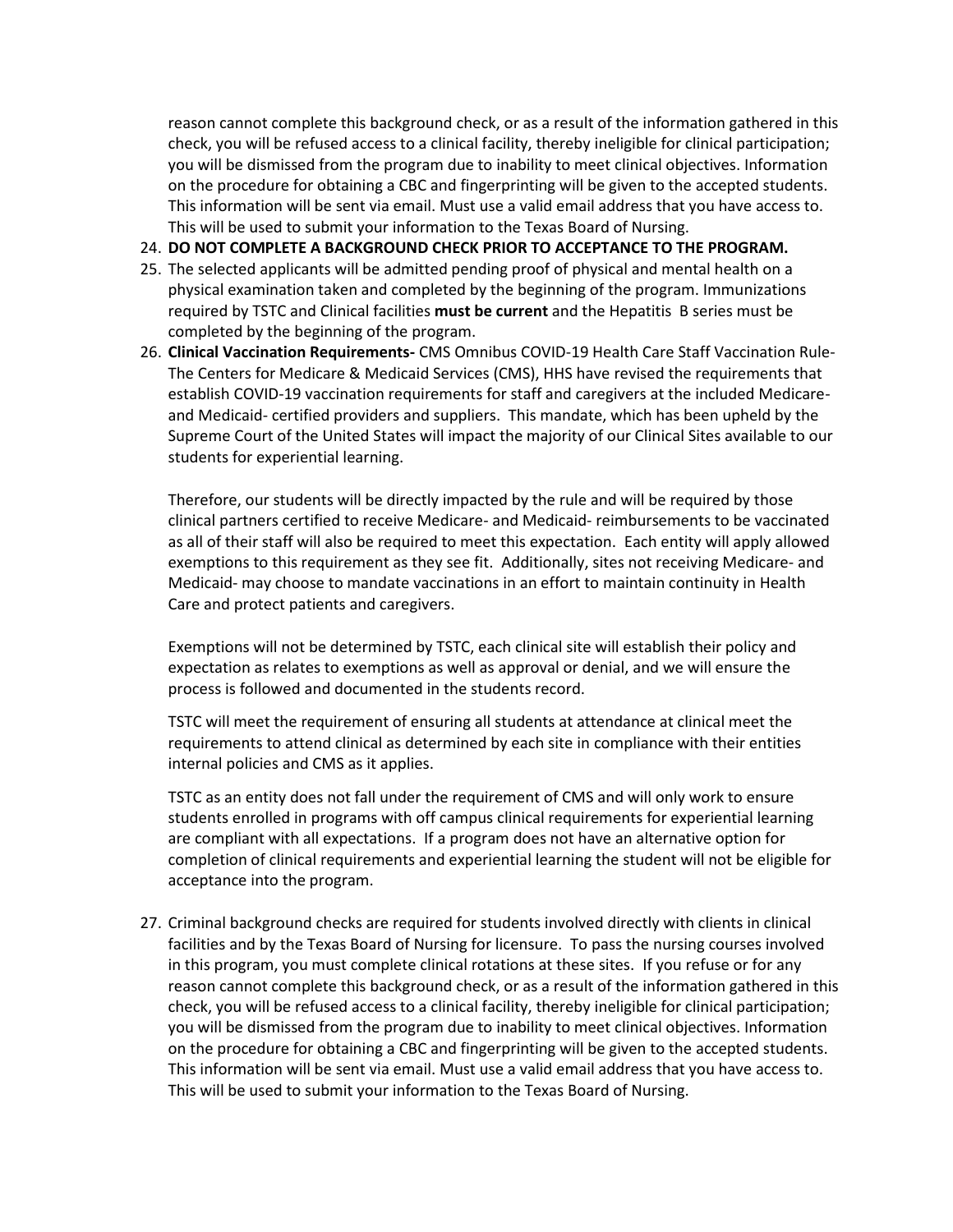#### 28. **DO NOT COMPLETE A BACKGROUND CHECK PRIOR TO ACCEPTANCE TO THE PROGRAM.**

- 29. After acceptance into the program, PLEASE BE AWARE that the applicant must complete Fingerprint Clearance and L1 criminal history check for the Texas Board of Nursing and Drug Screens for the Clinical Sites. You will be notified by the Program Director during your first mandatory orientation with further directions. Vocational Nurse License Eligibility is determined through a DPS/FBI criminal history background check completed through the Texas Board of Nursing. Information relating to the criminal history and declaratory order (DO) process is available on the Texas Board of Nursing
	- 1. [https://www.bon.texas.gov/licensure\\_eligibility.asp](https://www.bon.texas.gov/licensure_eligibility.asp)
- 30. Employment at many healthcare facilities and agencies require mandatory drug screening. Vocational Nursing students will be required to undergo a **random drug screen** prior to beginning clinical experiences and at any point during the program at the discretion of the Program Director and/or Instructor. Failure to take or pass this drug test will result in inability to complete required clinical rotations.

### *Upon being accepted into the program Non-Progression Policies* STANDARDS OF PROGRESSION

The Vocational Nursing program is a progressive learning program with each class built on knowledge from previous classes; therefore, it is necessary for the student to pass each class before moving on to the next level. In order to progress in the vocational nursing program, a student must make an average of 79.5 percent or higher in each nursing course with the exception of A&P I and II where a grade of 70 or higher is acceptable. HPRS 1206 requires a grade of B or higher. To be accepted into the Vocational Nursing program, you must attain a C or higher in HPRS 1206, A&P I and II. A&P I and II courses must have been taken within 5 years of the start of the program.

At the end of semesters two, three, and four, students are required to take an NCLEX-PN simulation exam created in the LWW online resource. Students must meet a minimum mastery level in semesters two and three in order to progress to the next semester. Only one attempt will be administered in semester two and three. Mastery levels for each semester are progressive with the goal of every student achieving a minimum proficiency level of 8 before graduation. This level reflects a high probability of success on the NCLEX-PN. Students failing to achieve the minimum mastery level in semesters two and three will be dismissed from the program and will have to reapply for the next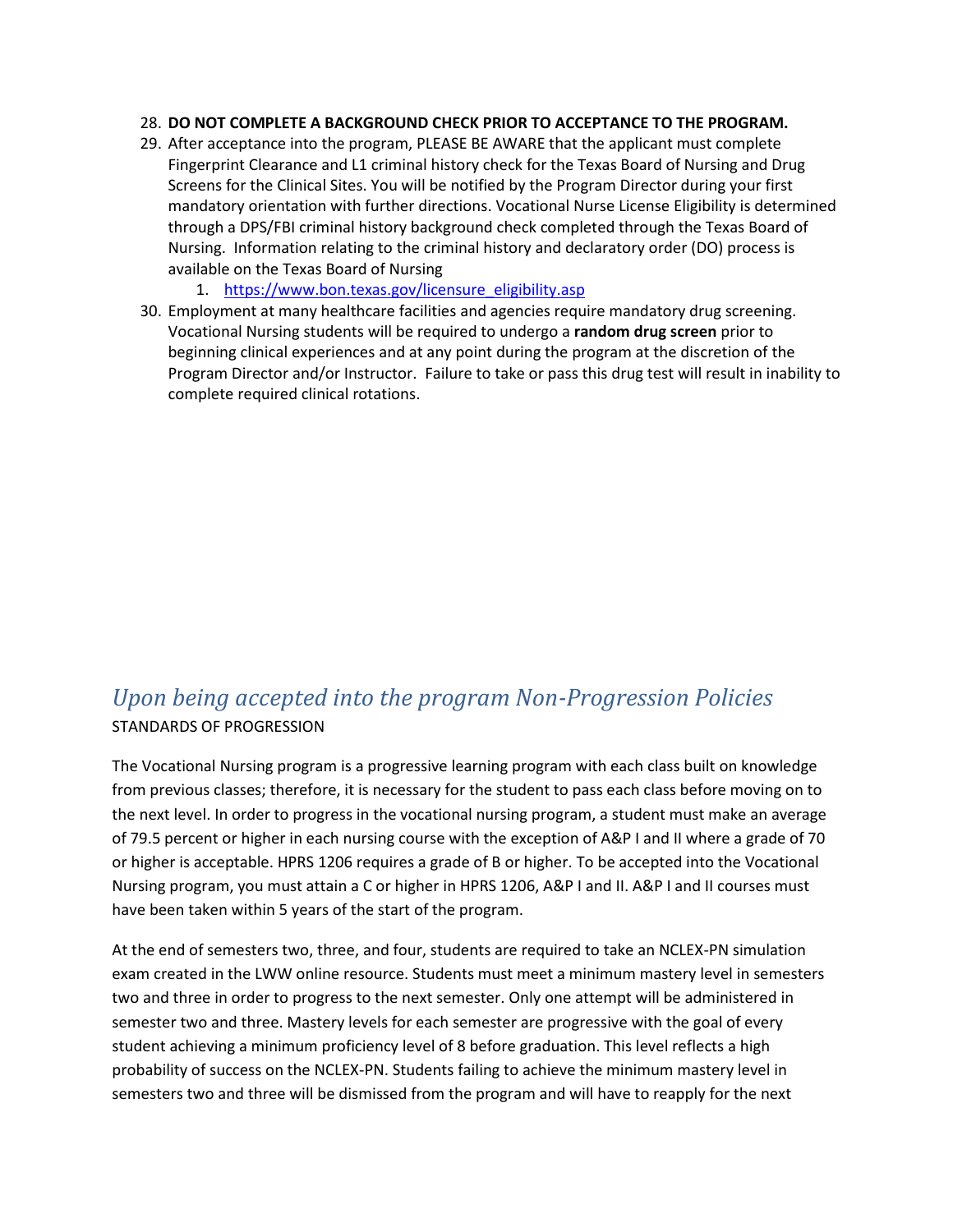cohort. Students not achieving a mastery level of 8 at the end of semester four will not receive an Affidavit of Graduation until they have reached a Level 8. The benchmark for Level II is a minimum mastery level 2. Level III minimum mastery level is 5, and Level IV minimum mastery level is 8. Assignments in each course during Levels II, III, and IV are designed to give students the tools and experience to confidently meet the mastery levels and pass the NCLEX-PN on their first attempt.

#### **Non-Progression Policy-Grading**

Non-Progression Policy-Grading – Students scoring less than 80% (B) as a final course average on Nursing courses will not progress to the next level or graduate the program. Should a student fail a course, student will be required to reapply and repeat the program in FULL. If students fail more than one course with less than an 80%, they will be dismissed from the program. Readmission to the TSTC VN program will not be allowed in this case.

#### **Non-Progression Policy-Attendance and Absences.**

#### **Vocational Nursing Program**

#### **ATTENDANCE POLICY**

**Clinical** Absences: A doctor's excuse is required to get a makeup assignment which will be graded and then 15 points deducted. Below is the maximum allowed clinical hours without a medical excuse.

| Semester 1 | 12 Hours - No more than 2 Clinical days |
|------------|-----------------------------------------|
|            |                                         |

Semester 2 12 hours-No more than 2 clinical days

Semester 3 12 hours- No more than 2 clinical days

Tardy: Any arrival 30 minutes past scheduled time will count as a full day absence. Student will not be allowed to remain in the clinical area.

Example: Clinical Time 6:45 a.m. Tardy 6:45 to 7:15 a.m. Absent if arrival is after 7:15, 3 tardies make up one absent day. No makeup work will be allowed with an absence related to tardies.

**Classroom** Absences: No more than 2 calendar days per semester.

Repeatedly leaving the classroom will not be tolerated and may result in an absence.

You must email your designated instructor if you are going to be absent.